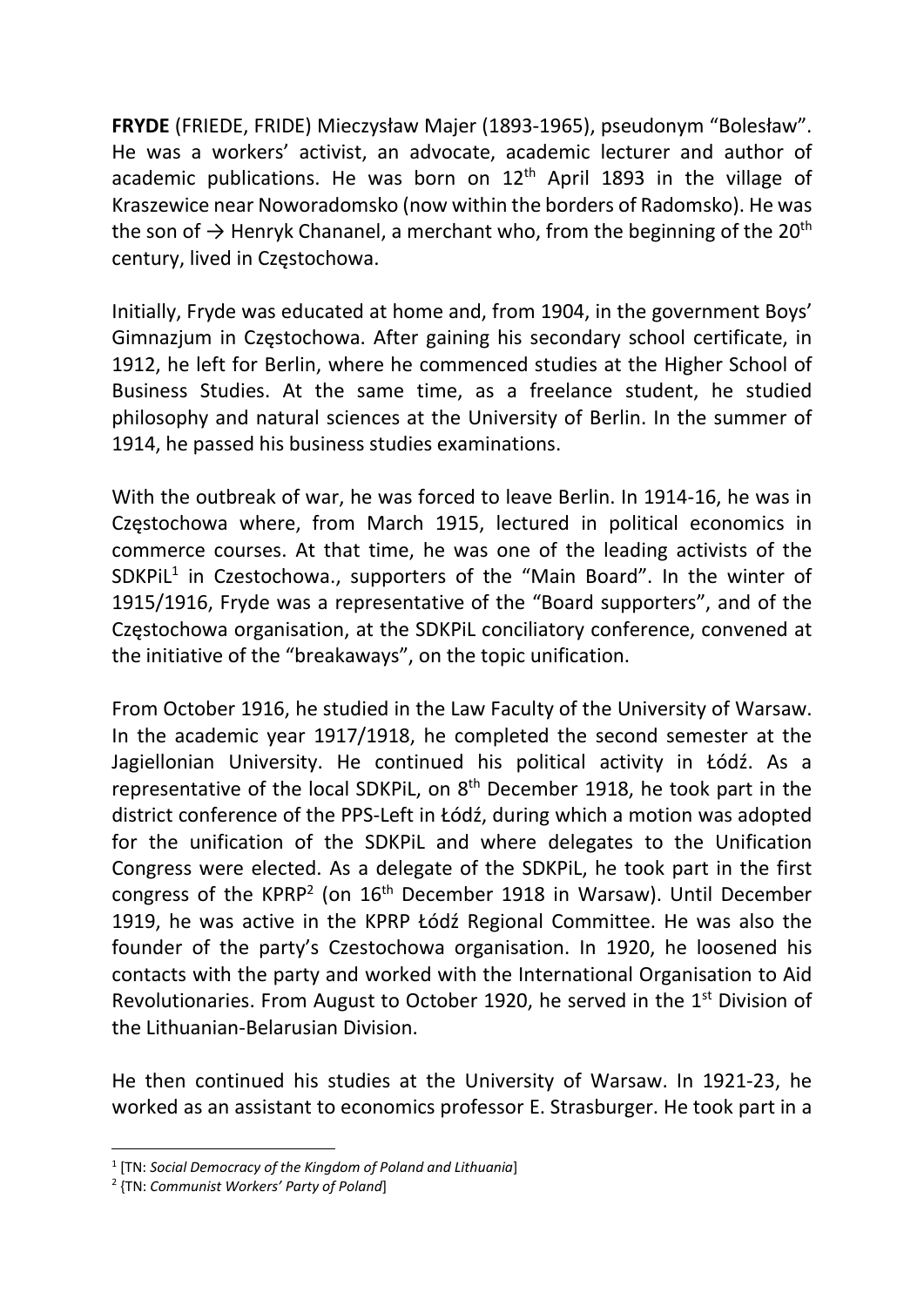seminar on the history of economic thought and researched the history of public finances. He presented the results in two papers published in the "Ekonomista" (1929 and 1935).

After graduation, he specialised in law, mainly in syndicate and cartel law. In the 1920s, he ran his legal practice in Warsaw. From 1928, he was a legal advisor to the Minister of Finance and, from 1934, an advisor to the Warsaw City Council. As an outstanding specialist, he played a significant role in the development of regulations regarding syndicates, bonds, cartels and state-owned enterprises.

Fryde was co-founder and a member of Polish and international academic societies, among them being the Law Society, the Polish Society of Economists and Statisticians, the Institute of Economic and Prices Research, the International Law Society in London and the International Association of Public Finance and Public Law in the Hague. While taking part in the work of that last organisation, from July 1939, he lived in the Hague.

After Germany invaded Poland, he found himself in England. From June 1940, he worked with the Government-in-Exile, firstly as an advisor to the Minister of Foreign Affairs and then as Deputy Director of the International Affairs Department. At the same time, he served as a finance expert to the Inter-Alliance Commission.

Following the end of the War, he returned to academic work. In September 1948, he left for the USA. As an associate professor, from 1953, he headed the Economics Department at Columbia University in New York. Fryde was the author of numerous academic papers in the fields of law, economics and statistics, published in Polish and overseas specialist periodicals. He published his first works on statistical theory in Warsaw in 1923.

Among his works, which were written in exile, a number concerned Polish issues. In his later years, he worked with a journal for Polish academics living in the USA - "The Polish Review". From 1955, he systematically published reviews and overviews of works on law, economics and statistics in "The American Historical Review", "The American Slavic and East European Review", "The Journal of Central European Affairs", "The Journal of Economic History", "The Polish Review" (N.Y.) as well as "Scripta Mathematica".

He died on 15th March 1965 in New York.